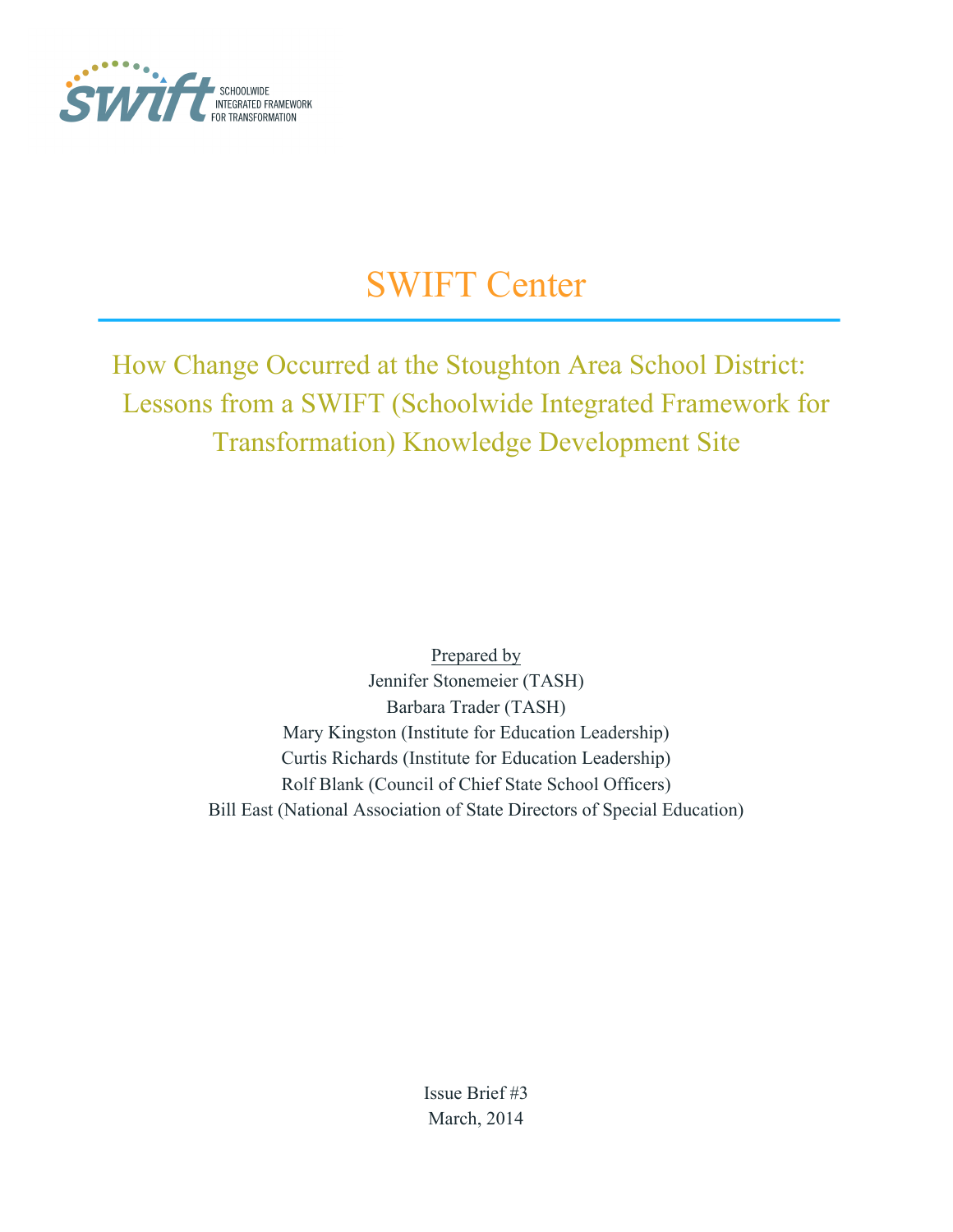

How Change Occurred at the Stoughton Area School District: Lessons from a SWIFT Knowledge Development Site

#### Abstract

The SWIFT Center (Schoolwide Integrated Framework for Transformation) is an initiative to bring about educational equity district by district until all students excel, including students with the most profound needs. As the national technical assistance center to build schoolwide inclusive practices to improve academic and behavioral outcomes for ALL children, the SWIFT Center is currently partnering with five states, 16 school districts, and 64 schools to implement the SWIFT Framework for educational improvement over the next four years.

The SWIFT Center selected Fox Prairie Elementary School in Stoughton, Wisconsin as one of six Knowledge Development Sites where aspects of the SWIFT domains (Administrative Leadership, Multi-Tiered System of Support, Integrated Education Framework, Family and Community Engagement, and Inclusive Policy Structure and Practice) can be seen in practice. Fox Prairie and the Stoughton Area School District's history of aligning the district mission with an equity framework of support for all students embodies the SWIFT Inclusive Policy Structure and Practice domain. In this Issue Brief we highlight some of the policies and practices that contribute to the remarkable achievements in this Knowledge Development Site.

#### **Context**

Fox Prairie, located within the Stoughton Area School District (SASD), is a medium-sized suburban elementary school located just outside the state capital, Madison, Wisconsin. For the past 10 years SASD has experienced declining enrollment and has a current total enrollment of approximately 3,300 students (Wisconsin Department of Public Instruction, 2013). In the 2012- 2013 school year, the district enrollment was 95% White students and 5% African-American students. The proportion of students in the district who experience poverty grew markedly over the past 11 years, from 9% in 2000-2001 to more than 26% in 2012-2013. The proportion of students identified with disabilities decreased from a high of 19.3% in 2003-2004 to a current low of 9.4% (Wisconsin Department of Public Instruction, 2013).

The dramatic change in the percentage of students with disabilities could raise flags of failure to provide appropriate supports and services to their student population. However, these declining proportions are factors that drew our interest to Fox Prairie. We make the case that further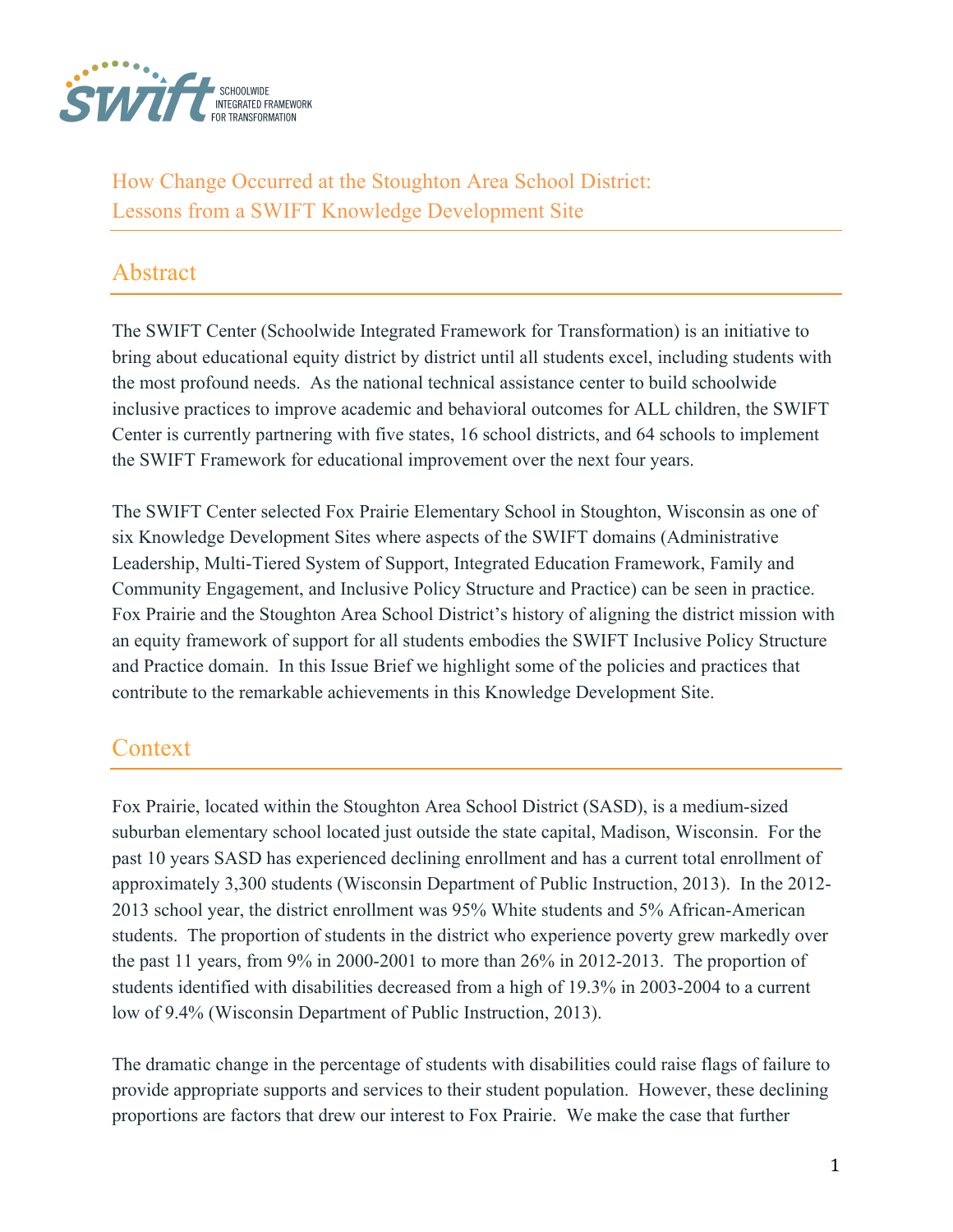

examination of these data will reveal that this decrease is the result of dramatic policy shifts led by district leadership that reshaped the educational, cultural, and community approach to supporting the needs of all students in the district. The SASD leadership engaged the educational community in an active, multi-year process of shifting policy and practice toward a social justice approach supporting the needs of all students.

Prior to the shift in policies, in 2000, SASD administrators saw evidence of a math instruction crisis in their district. Statewide math assessment data indicated that only 30% of all students in the district were scoring proficient or advanced (Wisconsin Department of Public Instruction, 2013). Further, the data revealed that SASD had a significant over-identification of students of color as having disabilities. In the same time period, the state Department of Public Instruction cited the district for having a critically low graduation rate for students with disabilities, and began focused monitoring of SASD.

#### Lessons

In response to this context, SASD administrative leadership, including the director of special education, began an intensive process of examining the district's curriculum and instructional policies and practices. Rather than simply addressing the specific issues in order to become compliant with regulations, the district took action to "…create a cohesive district-wide structure—from central office to all schools—that would support improved learning for all students and align curriculum and assessment, professional development, policy and procedures, and funding sources around the four strategic drivers of (a) data utilization, (b) academic achievement, (c) climate and culture, and (d) communication and partnership" (National Center on Educational Outcomes, 2014).

In essence, the first important step the district undertook toward a solution was a serious *policy initiative* focused on four strategic drivers. SASD administration began by examining data that showed that the district was fractured by policies and practices that supported site-based decision-making, which resulted in schools across the district making vastly different decisions about similar challenges.

Second, in an attempt to recentralize important processes, district leaders examined and rebuilt the math curriculum. A year later, they did the same for literacy and reading curriculum.

The third key step was reconsideration of the special education service delivery model for the entire district, which was a pull-out model—that is, they removed students with disabilities from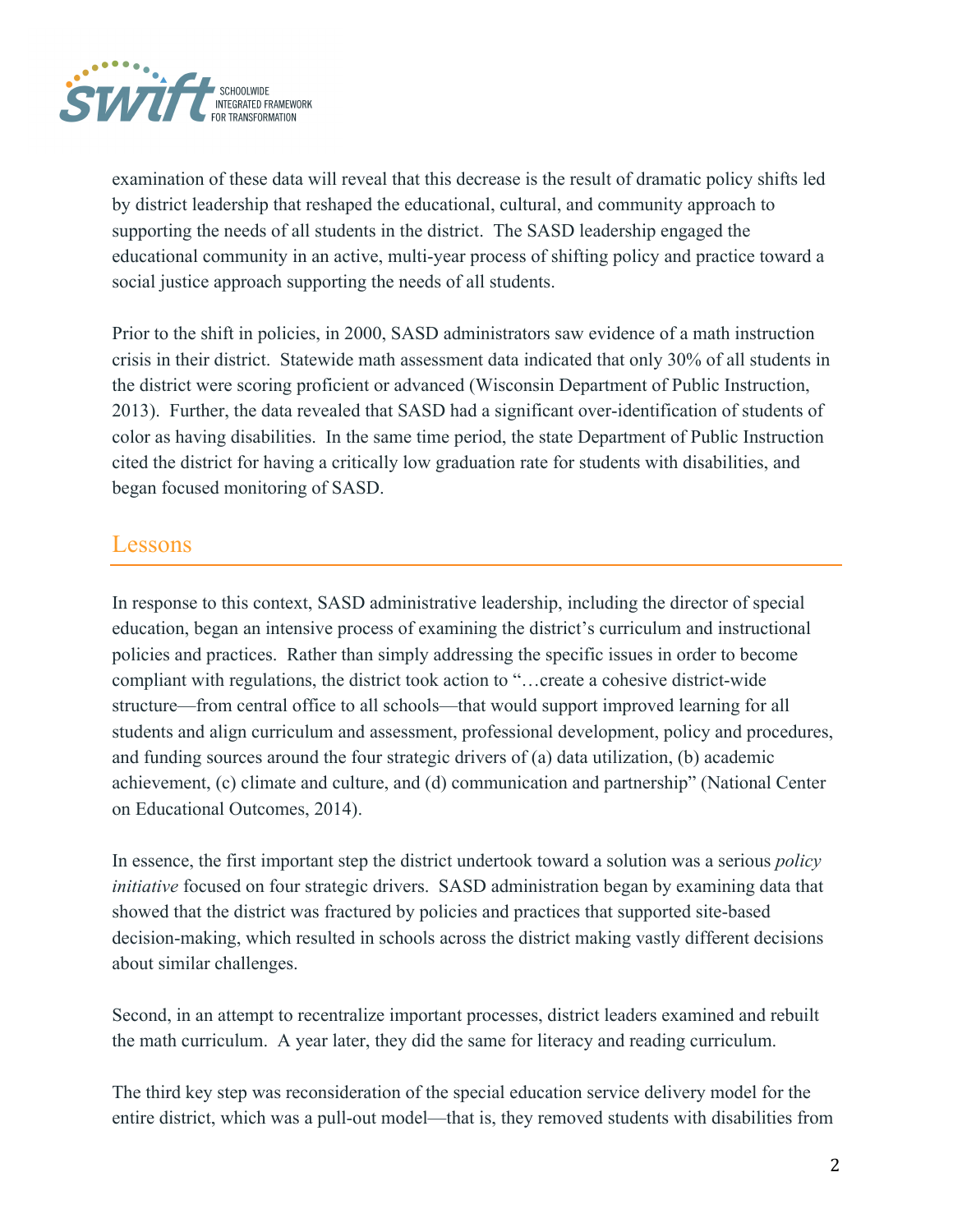

the general education environment. Kurt Schneider, director of special education at the time, focused on the fact that pulling students out of the classroom for service delivery decreased the amount of instructional time those students received. He also acknowledged that changing the practice of the pull-out service delivery model meant that he needed to challenge the culture that had existed in the district for many years. Dr. Schneider's approach to the challenges that the district faced in improving student achievement was based on using many small remedies, not just one major change. Consistent with this approach, SASD enlisted assistance from Elise Frattura of the University of Wisconsin-Milwaukee in 2003. Dr. Frattura conducted an external evaluation of student services and special education and her findings revealed troubling scenarios for students with disabilities, students living in poverty, and students of color (Frattura, 2010).

Another key step to addressing the range of issues was a district strategic planning process. This process, led by the district leadership, was aimed at examining the values and culture behind education practices in the district and intentionally involved a wide variety of stakeholders. Broad involvement was crucial for the success of the planning process as well as for sustainability and buy-in of the community as a whole. The elected school board, community representatives (e.g., mayor and business leaders), parents, school district staff, and even students were involved in the strategic planning.

The resulting strategic plan expressed the communal values and beliefs of the stakeholders, which became the scaffold for all district initiatives and decisions including instruction, professional development and curriculum (Figure 1). According to Dr. Schneider, "You have to hang [these changes] on something— if you don't have something to hang it on, it's lost."

These beliefs are largely the same as those articulated in state and federal policy. As we discussed in our first SWIFT Issue Brief (Stonemeier, Trader, Richards, Blank, East, & Toson, 2013), federal policies that address supporting the needs of children with disabilities, children living in poverty, and children who are English learners are deeply rooted in social justice and equity values for these children. In fact, the genesis of many of the federal laws came from the Civil Rights movement calling for equity throughout the United States. Beginning with the U.S. Constitution, the U.S. Supreme Court decisions of Brown v. Board of Education and Olmstead, all the way through Congress passing the 1975, P.L. 94-142 (predecessor to the Individuals with Disabilities Education Improvement Act of 2004) and the Americans with Disabilities Act of 1990, every branch of our federal government has affirmed and reaffirmed the equal rights of all children.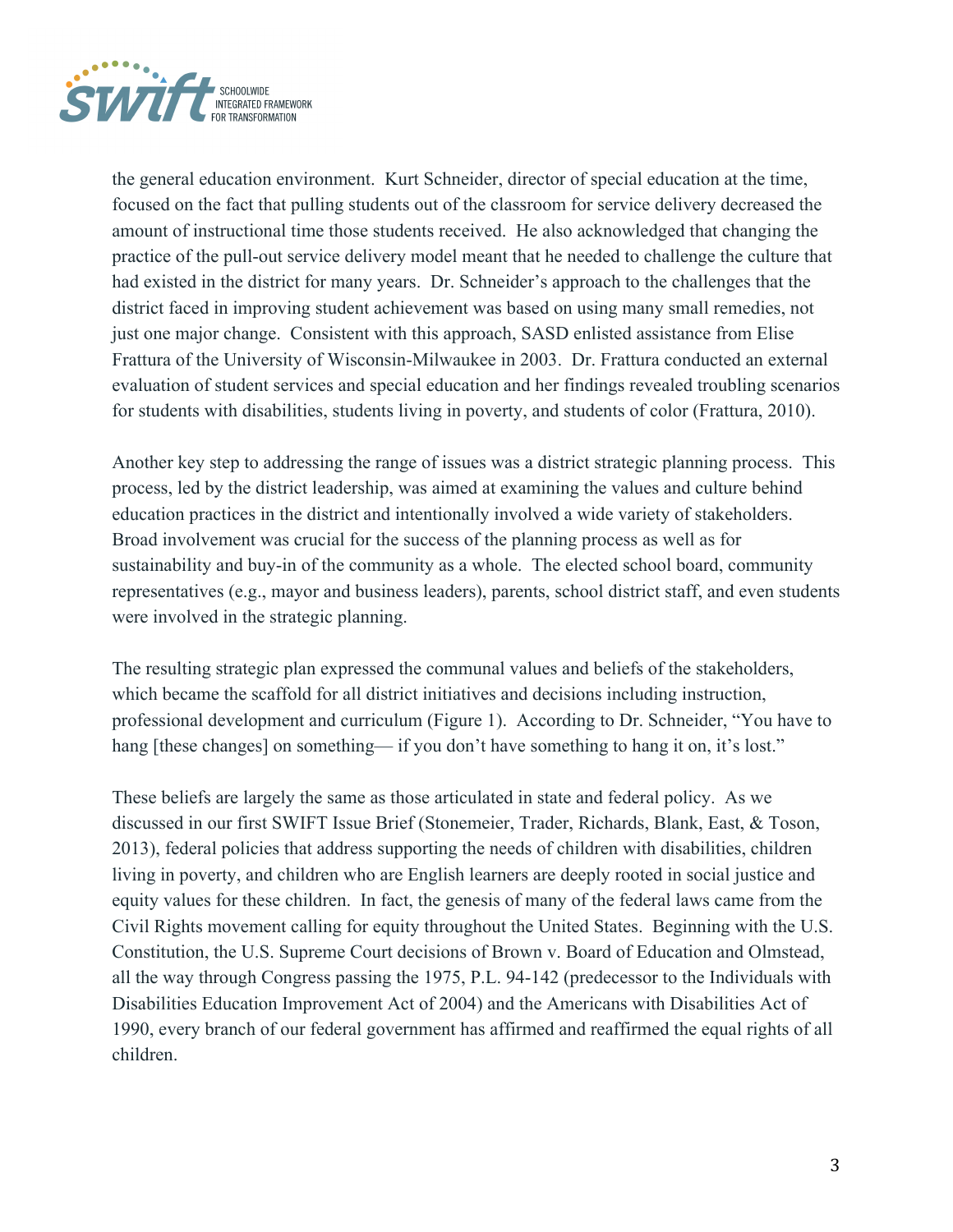

#### **Stoughton Area School District**

*The values we hold as a school district*

We believe that...

- Each student has the right to the opportunities to reach his/her full potential.
- Knowledge increases life's options and has the power to enhance the quality of life.
- The family is the primary influence in the development of the individual.
- Learning is enhanced in a safe, disciplined and cooperative environment.
- Learning is a life-long process and is the key to understanding and managing change.
- All individuals can learn, but at different rates and in different ways.
- Educating students is our highest priority.
- Individual potential to learn is increased by the cooperative efforts between the student and the school, family and community.
- For all individuals learning is achievable, observable, and measureable.
- Each individual has the right to a safe learning environment.
- Each individual has the responsibility to respect the rights and differences of others.
- Effective schools work in strong partnership with all parts of the community to establish and accomplish mutual goals.
- Each individual within a community has the responsibility to become a productive and contributing member of society.
- All people have worth and deserve respect.
- Personal responsibility for learning increases success.
- Excellence can be achieved through consistent effort and continuous improvement.

Figure 1. Stoughton Area School District Beliefs. Source: Frattura, 2010.

# Recommendations

When approaching the work of SWIFT implementation, decision makers for schools, districts, and states may feel overwhelmed by such perceived policy barriers as existing funding structures or teacher licensure/certification processes. Large-scale systems change efforts consistently butt up against obstacles, some real and some imagined. The SWIFT Center embraces the tenets of Appreciative Inquiry (Barrett & Fry, 2005) and Active Implementation Science (National Implementation Research Network, 2013) when encountering these barriers; that is, begin by identifying the strengths of the system—at every level—and continue to ask questions with the intention of seeking understanding while remaining focused on the vision. We encourage our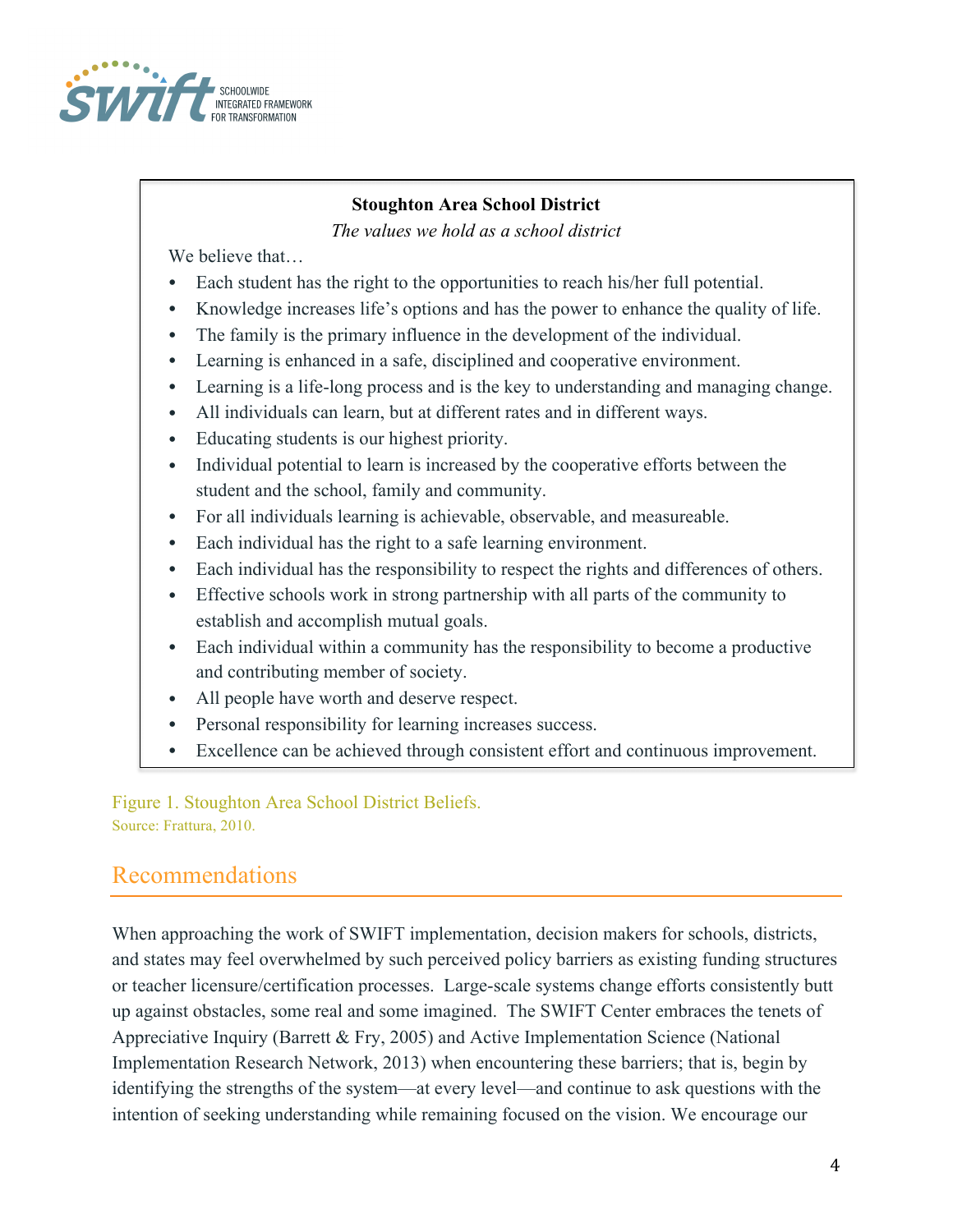

partners for change to resist the urge to make assumptions, and to think creatively.

From the SASD experience, Dr. Schneider suggests that policy alignment depends on the engagement of district leadership and begins with the articulation of values through the strategic crafting of a district mission statement with a broad array of stakeholders. His experience speaks to the importance of addressing concerns creatively, but also with simplicity. Once the SASD School Board adopted the mission and beliefs, the systems change initiatives of Dr. Schneider and his colleagues gained overt support as long as they could connect the proposed changes directly back to these statements. According to Dr. Schneider, the values and beliefs statement was the easiest policy to change with the greatest impact.

We do not suggest that the process was easy for SASD and Fox Prairie. Convening stakeholders in a community-wide strategic planning process that stretches over several sessions takes resources—both capital and human. However, the return on investment out-performed expectations from the perspective of the district administration, the community at large, and most importantly—the gains in student achievement reported at Fox Prairie and the district as a whole. Since engaging in the strategic articulation of mission and values, SASD experienced:

- Double digit increases in state assessment scores for math and reading
- Increased Advanced Placement options for all students
- Improved performance on ACT
- Marked narrowing of achievement gaps among multiple groups
- Dramatic improvements in high school graduation rates
- Dramatic decrease in identification rates of students with disabilities (National Center on Educational Outcomes, 2010).

The Wisconsin Department of Public Instruction (2013) also reported a nearly 100% increase in the number of students with disabilities scoring advanced or proficient on the statewide assessment.

## Conclusion

The improvements in multiple outcomes for students within SASD illustrate the importance of policy alignment as a crucial underpinning to any education reform initiative. Countless schools and districts have implemented reform models with little to no lasting success, but SASD is an outstanding exception. We have discussed here the first of three major policy district policy areas that support this outcome: (a) establishing district mission/beliefs supporting a social justice and equity framework for all children, (b) establishing a system for utilizing student data, and (c) actively and meaningfully engaging parents and community stakeholders.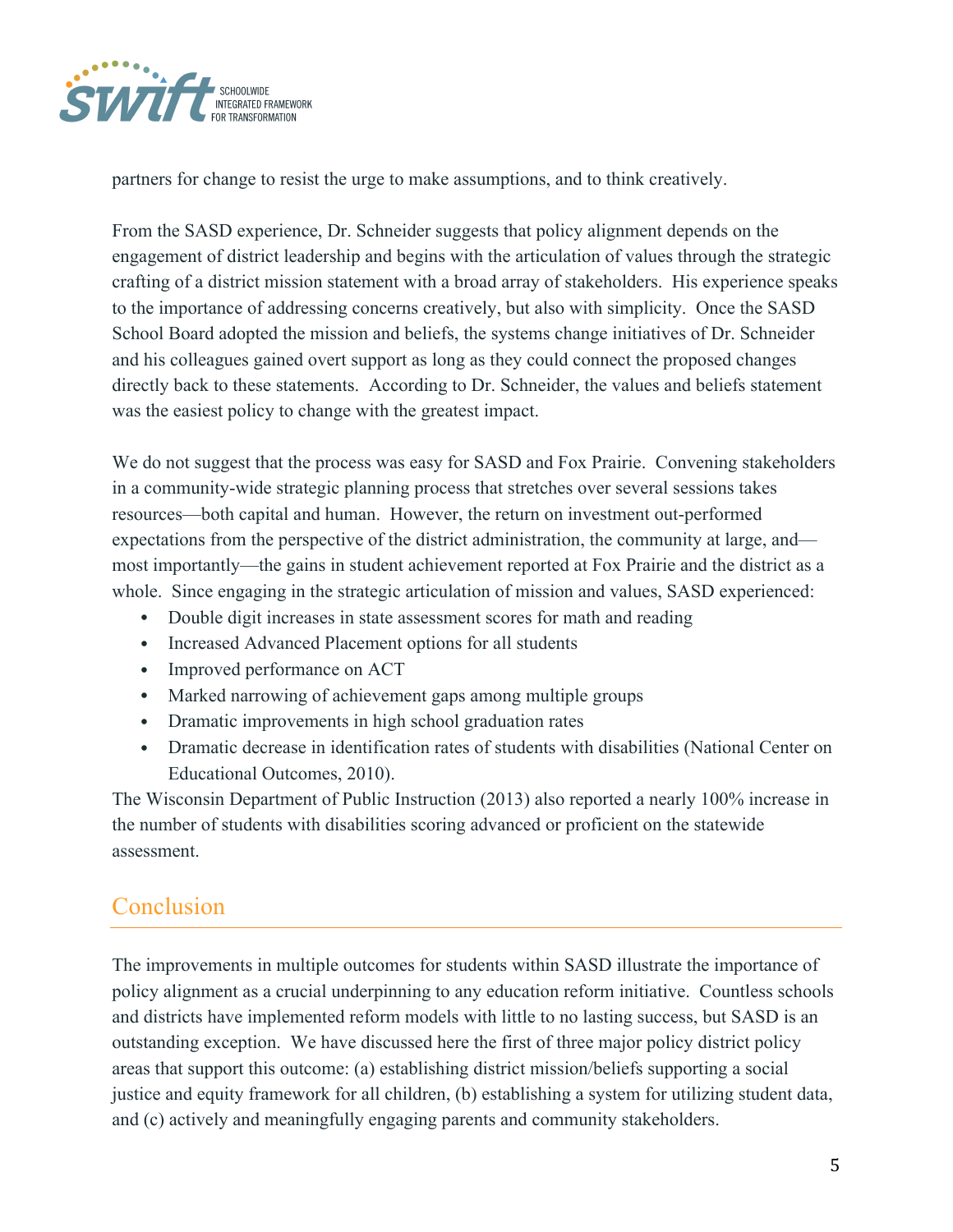

In sum, SASD leveraged policy alignment to bring about meaningful and sustainable improvements throughout the district. In a future SWIFT Issue Brief we will explore specific aspects of policy alignment from SASD and other Knowledge Development Sites.

## Action

Although every school community is unique, the process for engaging stakeholders is largely the same. Use the following actions as guideposts for beginning the work in your own community:

- Identify the stakeholders—who is already at the table? Who is missing from the table?
- Work from a place of strength—take the time to articulate what is working well in your district.
- Establish the list of non-negotiables—those values from which you will not stray.
- Ensure that all decisions align with the articulated beliefs—no exceptions.

# Audience

SWIFT is a *schoolwide* framework for transforming schools, districts, and state education agencies and therefore, requires all stakeholders to have active roles in the process. Meaningful and lasting change can only occur when everyone is an equal partner in the process with shared responsibility for all outcomes of the work. The SWIFT Center identifies stakeholders in the broadest sense, recognizing that everyone who intersects with a school community, whether they live down the street, employ youth in their businesses, provide medical care for the community, or walk their kids to school every day. The SWIFT Center believes that "all means all" and the principle applies to stakeholders as well as students.

## Suggested Citation

Stonemeier, J., Trader, B., Kingston, M., Richard, C., Blank, R., & East, B. (2014). *How change occurred at the Stoughton Area School District: Lessons from a SWIFT (Schoolwide Integrated Framework for Transformation) knowledge development site.* (Issue Brief No. 3). Lawrence, KS: National Center on Schoolwide Inclusive School Reform: The SWIFT Center.